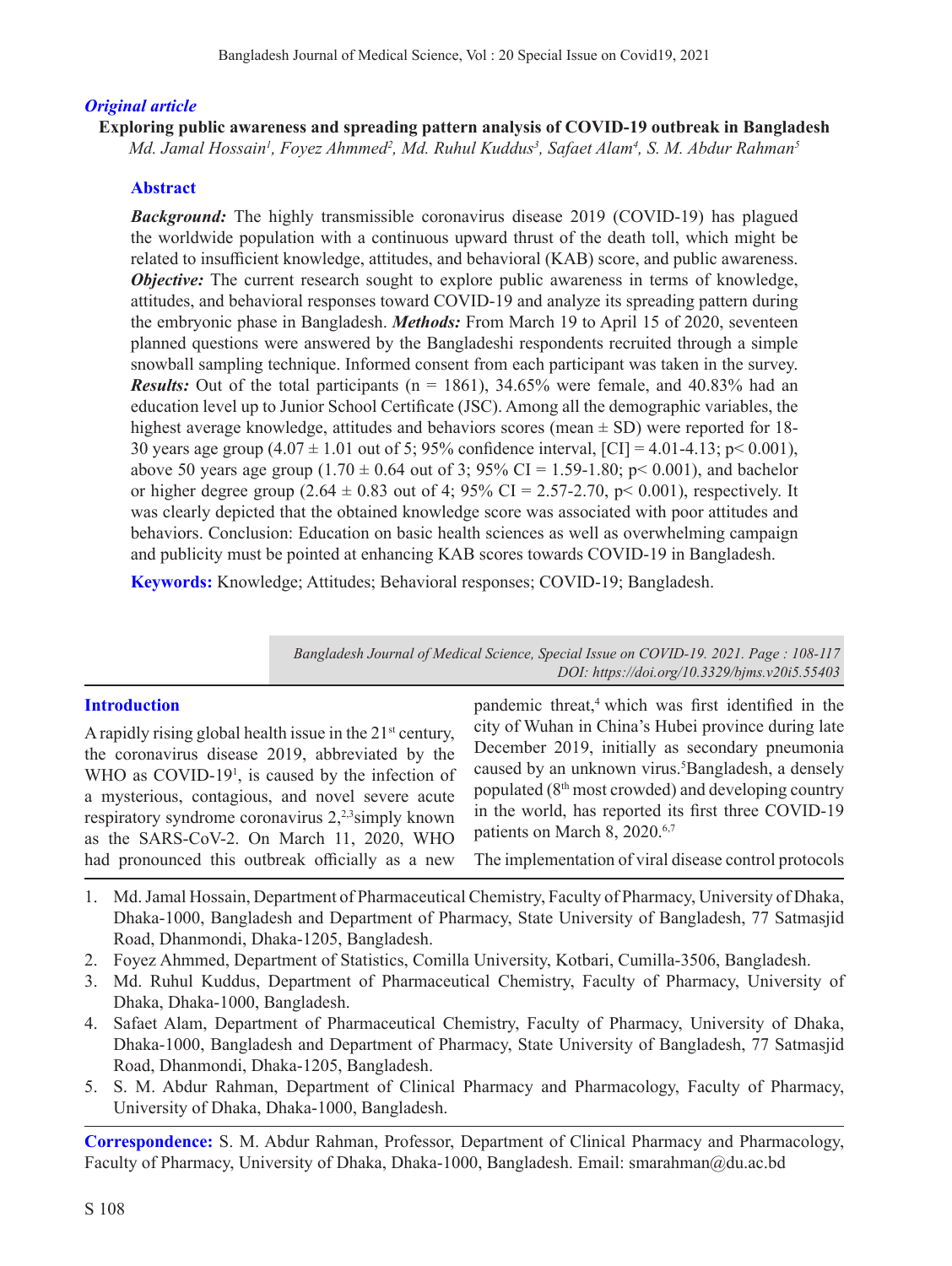may be possible through public awareness, and some policies must be adopted nationally as well as globally under clear and authentic recommendations of the policy creators. As plenty of people in Bangladesh are uneducated, and a significant percentage includes slum dwellers, it has been facing different challenges as compared to other countries. It needs more effective infection control measures and health policies that must be devised nationally according to public knowledge, attitudes, behavioral responses (KAB), and spreading patterns of COVID-19. The battle against COVID-19 may be difficult if the combined strategies of WHO guidelines and national policies are not correlated.

In fighting COVID-19, the people's views on these steps are vital, which are greatly affected by their KAB, as well as the spreading patterns of COVID-19 in Bangladesh, which conception is identical to the previous investigations.<sup>8-10</sup>The learning from the SARS outbreak in 2003 was associated with knowledge, perceptions, and psychological behaviors of the general people toward the pandemic, which directly impact the pathway to prevent the transmission of this threat. $11,12$ 

People must have good knowledge, positive attitudes and behaviors, and enough awareness to tackle the current COVID-19 pandemic. In this series of studies, we have immediately disclosed the preliminary results and partially reported on KAB scores of the Bangladeshi population during the beginning phase of the COVID-19 epidemic in Bangladesh.<sup>13</sup> Herein, we want to report the extensive assessment of the KAB toward COVID-19 along with the spreading patterns of the outbreak in Bangladesh.

#### **Materials and Methods**

#### **Questionnaire development and design**

We designed 17 questions at both English and Bangla versions on the discussed topic beneath some basic segments according to national guidelines. The survey started with some basic demographic questions like gender, age, and education.The fundamental portions were (a) general information about SARS-CoV-2, (b) transmission and spreading knowledge, (c) signs and symptoms, (d) precautions, (e) perceptions, and (f) behavioral responsesof the population during the early stage of COVID-19 outbreak in Bangladesh. After drafting the initial copy of the questionnaire, it

was validated through previously published articles by Khan et al<sup>14</sup> and Zhong et al.<sup>8</sup>Besides, the selected queries related to KAB and spreading pattern of the COVID-19 outbreak are as similaras validated questions undertaken in the previous studies conducted in Bangladesh,<sup>15-17</sup> and several infection prevention and control measures adopted by WHO.<sup>18</sup>

#### **Participants, ethics, and approval**

Individuals aged more than 18 years, who had understood the purpose of the survey and wished to take part in it, were asked to respond to the study. The questionnaire was introduced by a brief description of the background, aim, protocol, usefulness, announcing of anonymity and privacy, instructions for filling the survey, and sharing the link to his/ her close community. This questionnaire-based survey was performed following all guidelines and ethical protocols of the World Medical Declaration of Helsinki.19Besides, the informed consent from all respondentswastaken before participating in the research, and the collected data were preserved in private and confidential.After reviewing the protocol and procedures of the research, the Ethical Review Committee of the Faculty of Biological Sciences, University of Dhaka, Bangladesh, approved and provided an ethical approval number on August 23, 2020 (Ref. No. 102/Biol. Scs.).

#### **Sampling and recruitment of participants**

In the survey research, we utilized a simple snowball samplingstrategy to recruit the target respondents.<sup>20</sup>A standard formula,n =  $(Z_{\alpha/2})^2 \times [p(1-p)/(d)^2]$ , was used for generalizing the sample size, where n is the estimated sample size, and p denotes the expectedproportion of the population (here assumed to be 50% for the maximum sample size, i.e.,  $p = 0.5$ ).  $Z_{\alpha/2}$  = 1.96, the value of normal distribution at 5% significance level, and d indicates the 5% tolerated standard error. Hence, the calculated sample size was 384. After adjustment of the missing data, the sample size reached 1,861. The study confidently endorsed the randomized recruitment of respondents from all divisions of the country that represents the more substantial population view regarding their KAB toward COVID-19.

#### **Study area, and data collection**

The whole of Bangladesh was selected for data collection to find out the genuine scenario of public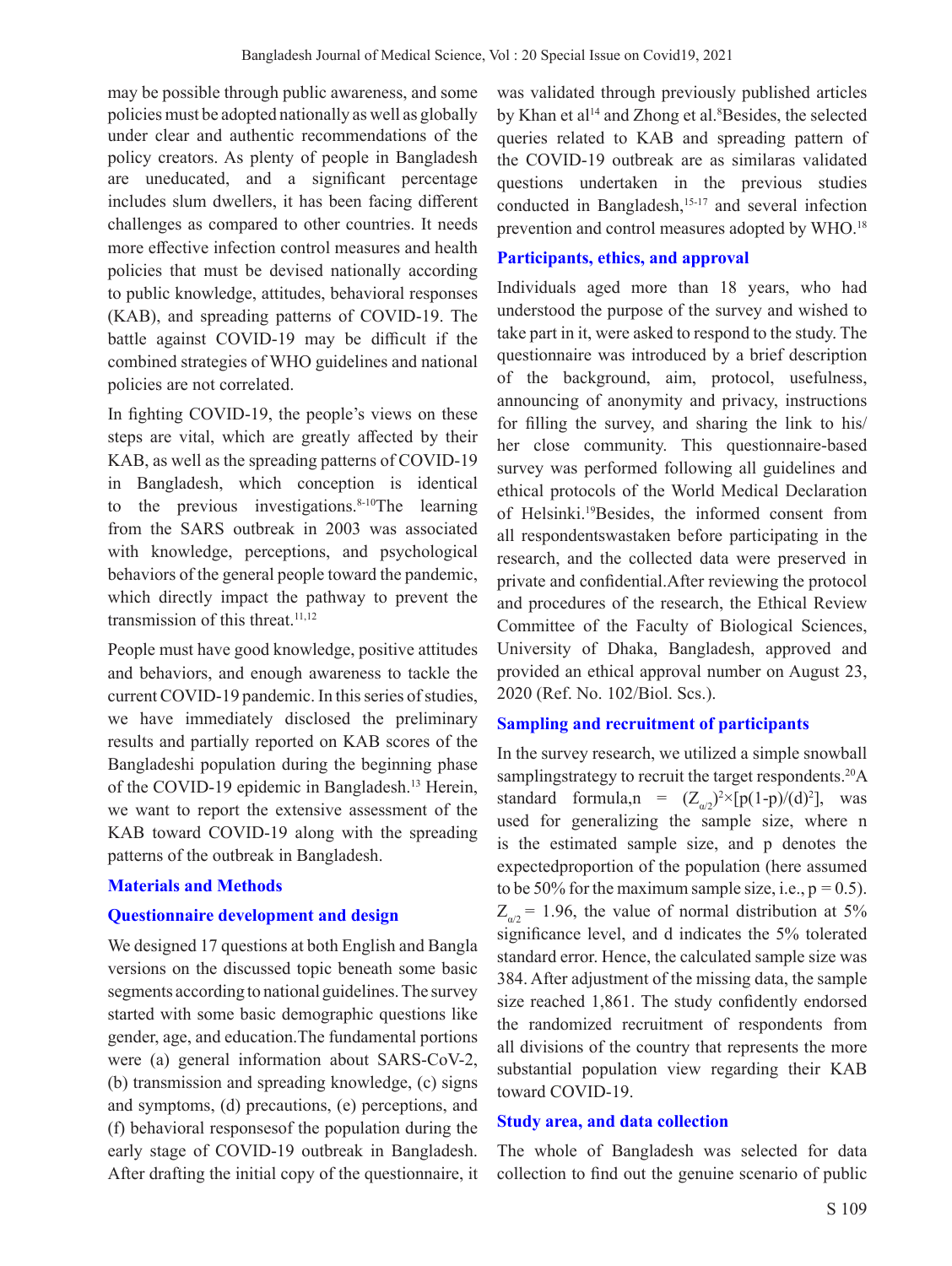KAB towards the pandemic. This questionnairebased survey started on March 19, 2020,and ended on April 15, 2020. The link of the created and designed Google form was shared in various prevalent Facebook groups, pages, some online news portals as well as some blogs to collect data across the country.

#### **Statistical analysis**

Descriptive statistics were conducted to find correct answers to KAB scores and demographic characterization of several associated factors. Besides, one-way analysis of variance (ANOVA) was employed to determine statistically significant differences between different groups of participants' KAB scores. Finally, a multivariate linear regression model was applied to observe the adjusted effects of demographic variables on KAB scores among the Bangladeshi population during the early phase of the COVID-19 outbreak. The two-sided statistical significance level was fixed at less than five percent, i.e.,  $p < 0.05$ , during the statistical analyses.

#### **Results**

#### **Demographic analysis**

A total of 1861 individuals in Bangladesh participated in this questionnaire-based survey containing 17 relevant questions (supplementary **Table S1**). In this questionnaire-based study, the male participants and 18–30 years group participants were 1201 (64.53%) and 1330 (71.46%), respectively. The total respondents were also branched into four major classes based on education: Junior School Certificate (JSC) or lower, Secondary School Certificate (SSC), Higher Secondary Certificate (HSC), and bachelor degree or higher; the maximum participants were in first ( $n= 760$ ; 40.83%) and fourth group ( $n =$ 670; 36.00%).The number of respondents for each question, along with their corresponding percentages for each demographic variable, was represented in **Table 1**.

**Criteria Status n % Knowledge score Attitudes score Behavioral score Gender** Male 1201 64.53 4.03 (3.97-4.09) 1.51 (1.47-1.54) 2.53 (2.47-2.58) Female 645 34.65 3.78 (3.68-3.87) 1.53 (1.45-1.58) 2.38 (2.31-2.45) Others 15 0.80 2.73 (2.04-3.42) 1.31 (0.35-2.27) 2.42 (1.77-3.07) **Age group (years)** 18-30 1330 71.46 4.07 (4.01-4.13) 1.50 (1.46-1.53) 2.58 (2.53-2.62) 31-50 393 21.11 3.68 (3.56-3.80) 1.51 (1.44-1.58) 2.22 (2.12-2.31) 50+ 138 7.41 3.29 (3.04-3.54) 1.70 (1.59-1.80) 2.42 (2.26-2.57) **Education ≤**JSC 760 40.83 3.42 (3.32-3.51 1.44 (1.39-1.49) 2.37 (2.30-2.44) SSC 108 5.75 3.61 (3.40-3.82) 1.47 (1.35-1.58) 2.31 (2.13-2.48) HSC 323 17.35 3.71 (3.59-3.83) 1.43 (1.36-1.49) 2.47 (2.37-2.56) **≥Bachelor 670 36.00 4.02 (3.93-4.10) 1.65 (1.59-1.70) 2.64 (2.57-2.70)** 

**Table 1. Demographic characteristics with average (95% CI) knowledge, attitudes, and behavioral scores of Bangladeshi populations toward COVID-19 during its early stage.**

**Note:** n = number, 95% CI = 95% confidence interval. Each case, *p* value was found below 0.001 from ANOVA analysis. COVID-19 = coronavirus disease-2019.

#### **Knowledge of participants toward COVID-19**

The average knowledge score for total population was reported 3.69 out of 5 (95% CI = 3.63-3.75, *p* = 0.001) where the highest and lowest mean knowledge scores were 4.07 (95% CI = 4.01-4.13;  $p < 0.001$ ) and 2.73 (95% CI = 2.04-3.42; *p*< 0.001) for 18-30 years age group and "others gender", respectively.With respect to education, the highest knowledge score 4.02 (95% CI = 3.93-4.10; *p*< 0.001) was observed for bachelor's degree/highly educated people, and the lowest score was observed for JSC/lowly educated people (**Table 1**).

A significant association between the knowledge score and several demographic factors (age, gender, and education level) was found from multivariatelinear regression analysis, and all the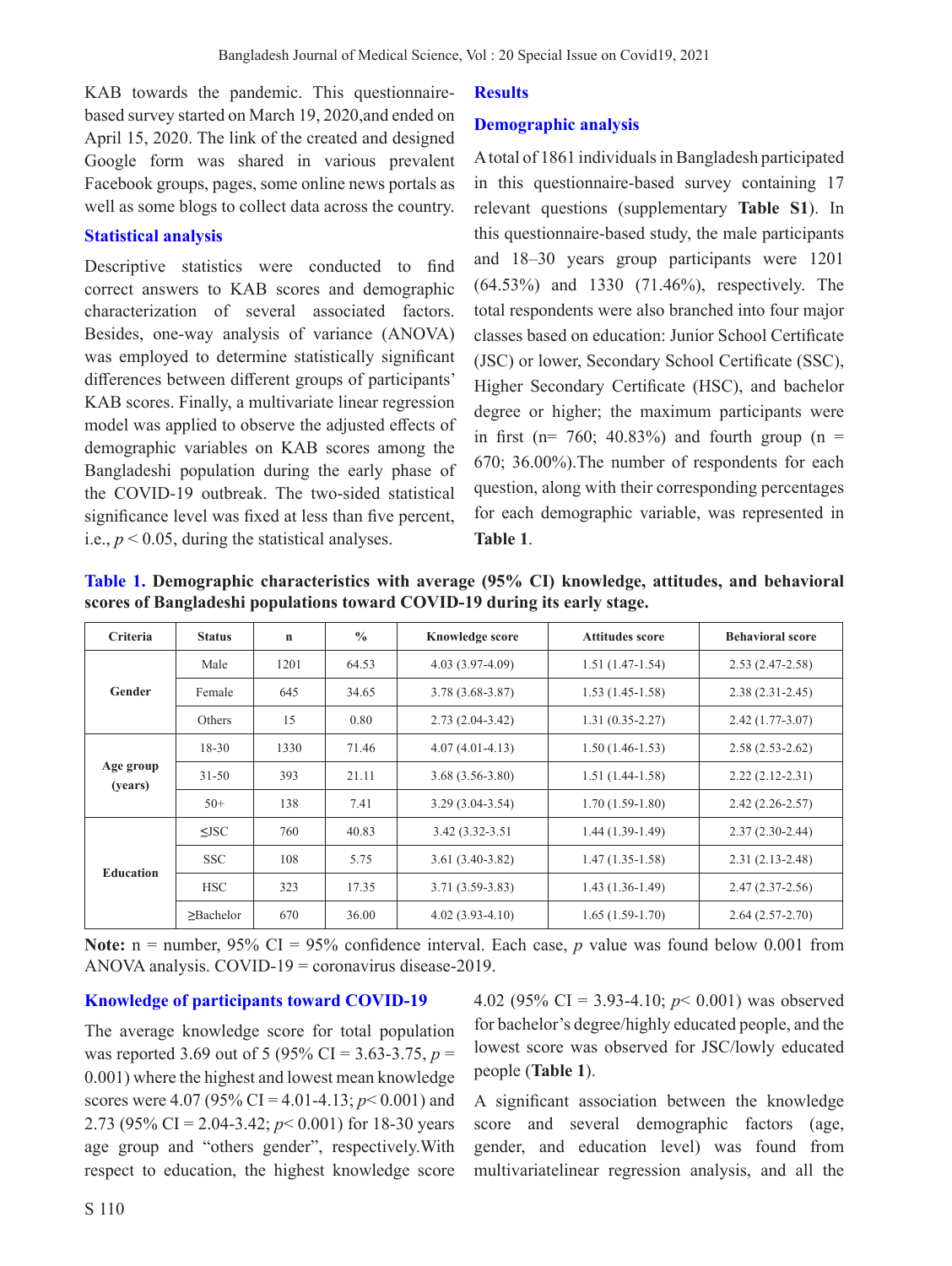results are summarized in **Table 2**. It was revealed from **Table 2** that female (vs. male,  $\beta = 0.205$ ,  $p <$ 0.001),  $\leq$  JSC (vs.  $\geq$  Bachelor,  $\beta$  =-0.601,  $p < 0.001$ ), SSC (vs.  $\geq$  Bachelor,  $\beta$  =-0.368,  $p$  = 0.004), and HSC (vs.  $\geq$  Bachelor,  $\beta$  =-0.076,  $p = 0.003$ ) groups were significantly associated with lower knowledge level than their reference group. On the other hand, 18-30 years (vs. > 50 years, *β* =0.691, *p* < 0.001), and 31-50 years (vs. > 50 years, *β* =0.346, *p* < 0.001) age groups of people acquired significantly higher knowledge score than their reference group.

| Table 2. Multivariate linear regression on demographic factors associated with COVID-19 KAB scores |  |
|----------------------------------------------------------------------------------------------------|--|
| among Bangladeshi residents.                                                                       |  |

| Parameter               | <b>Variables</b>       | <b>Categories</b>              | Coefficient | 95% CI   | $p$ -value |             |
|-------------------------|------------------------|--------------------------------|-------------|----------|------------|-------------|
|                         |                        |                                | $(\beta)$   | lower    | upper      |             |
|                         | Gender                 | Female vs. Male                | $-0.205$    | $-0.319$ | $-0.091$   | ${}< 0.001$ |
|                         |                        | $18-30$ vs. $> 50$             | 0.691       | 0.474    | 0.908      | ${}< 0.001$ |
|                         | Age (years)            | $30 - 50$ vs. $> 50$           | 0.346       | 0.108    | 0.584      | ${}< 0.001$ |
| <b>Knowledge level</b>  |                        | $\leq$ JSC vs. $\geq$ Bachelor | $-0.601$    | $-0.723$ | $-0.479$   | 0.004       |
|                         | <b>Education</b> level | SSC vs. $\geq$ Bachelor        | $-0.368$    | $-0.611$ | $-0.125$   | < 0.001     |
|                         |                        | HSC vs. $\geq$ Bachelor        | $-0.076$    | $-0.244$ | 0.093      | 0.003       |
|                         | Constant               |                                | 3.702       | 3.423    | 3.980      | 0.379       |
|                         | Gender                 | Female vs. Male                | $-0.001$    | $-0.064$ | 0.061      | 0.974       |
|                         | Age (years)            | $18-30$ vs. $> 50$             | $-0.179$    | $-0.298$ | $-0.060$   | 0.003       |
| <b>Attitudes level</b>  |                        | $30 - 50$ vs. $> 50$           | $-0.119$    | $-0.250$ | 0.011      | 0.072       |
|                         | <b>Education</b> level | $\leq$ JSC vs. $\geq$ Bachelor | $-0.173$    | $-0.240$ | $-0.106$   | ${}< 0.001$ |
|                         |                        | SSC vs. $\geq$ Bachelor        | $-0.169$    | $-0.302$ | $-0.036$   | 0.013       |
|                         |                        | HSC vs. $\geq$ Bachelor        | $-0.169$    | $-0.262$ | $-0.077$   | ${}< 0.001$ |
| Constant                |                        |                                | 1.788       | 1.636    | 1.941      | ${}< 0.001$ |
|                         | Gender                 | Female vs. Male                | $-0.030$    | $-0.110$ | 0.049      | 0.456       |
|                         |                        | $18-30$ vs. $> 50$             | 0.110       | $-0.042$ | 0.262      | 0.156       |
|                         | Age (years)            | 30 -50 $vs. > 50$              | $-0.145$    | $-0.311$ | 0.022      | 0.088       |
| <b>Behavioral level</b> |                        | $\leq$ JSC vs. $\geq$ Bachelor | $-0.187$    | $-0.273$ | $-0.101$   | ${}< 0.001$ |
|                         | <b>Education</b> level | SSC vs. $\geq$ Bachelor        | $-0.139$    | $-0.309$ | 0.031      | 0.109       |
|                         |                        | HSC vs. $\geq$ Bachelor        | $-0.018$    | $-0.136$ | 0.100      | 0.766       |
|                         | Constant               |                                | 2.182       | 1.987    | 2.377      | ${}< 0.001$ |

The analyses of wrong answers and "I do not know" responses as per demography are enlisted in **Table 3.** Approximately 37% female, 40.6% JSC or lower educated, and 58.7% of 50+ year age group participants did not know that an individual could be a potential carrier of this virus without symptoms. This found statistics have suggested that a significant number of common people in Bangladesh still lack proper COVID-19 knowledge. It is evident from **Table 3** that a remarkable number of both genders (male:  $n = 269$ , 22.3% and female:  $n = 192$ , 29.8%) of Bangladeshi residents have failed to vote for the right answer in case of major signs and symptoms of COVID-19. About 24.4% (186 out of 760) lower or uneducated  $(\leq$ JSC) and 28.2% of 50+ years age group (39 out 138) did not believe that there was no approved vaccine to tackle this pandemic, which played a vital role inthe negative knowledge-based score for these groups of populaces.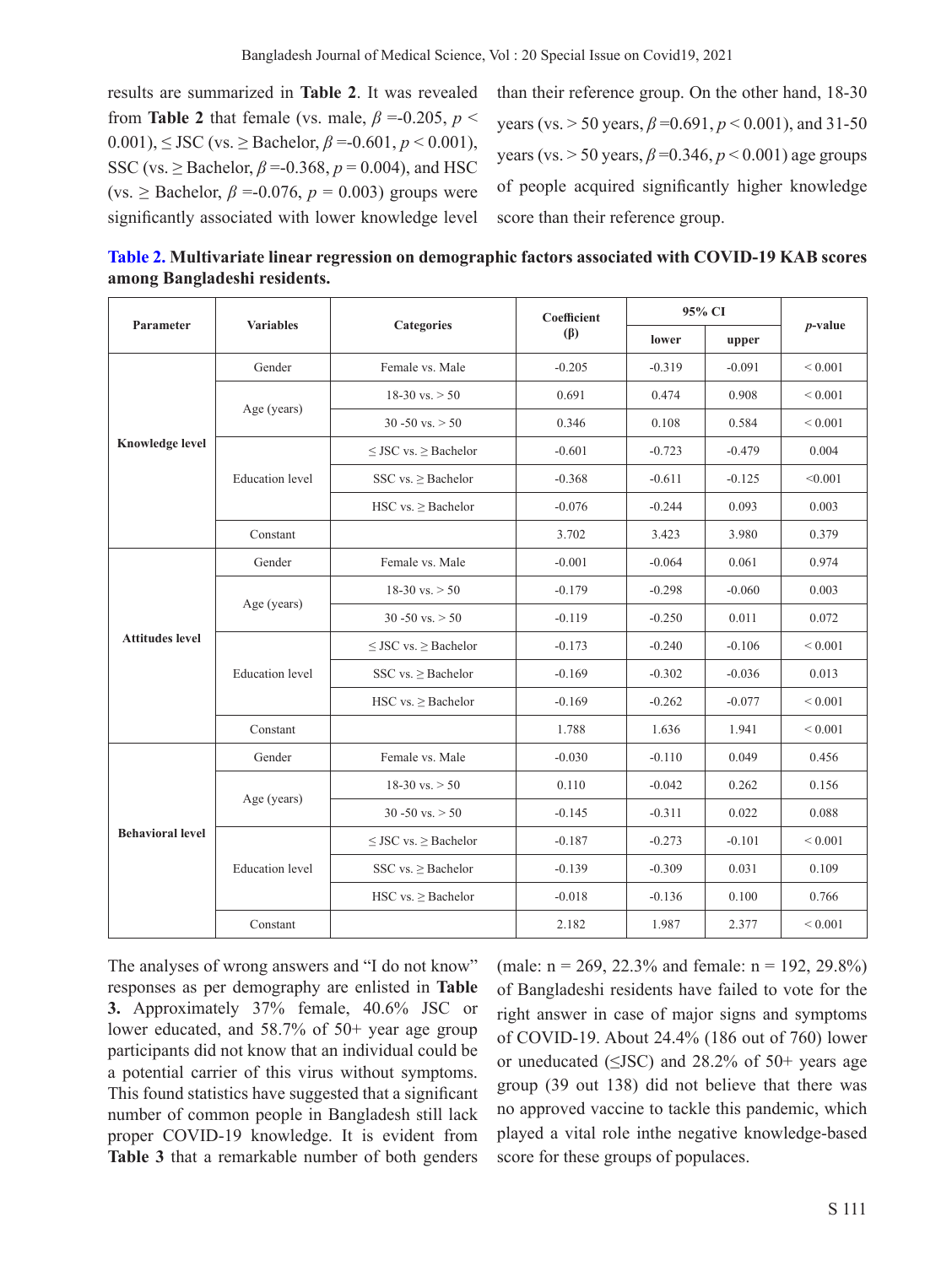| Criteria          | <b>Status</b> | K1         | K2             | K3             | K <sub>4</sub> | K <sub>5</sub> |
|-------------------|---------------|------------|----------------|----------------|----------------|----------------|
|                   |               | $n$ (%)    | $n(^{0}/_{0})$ | $n(^{0}/_{0})$ | $n$ (%)        | $n(^{0}/_{0})$ |
| Gender            | Male          | 59 (4.9)   | 313(26.0)      | 269(22.3)      | 205(17)        | 194(16.1)      |
|                   | Female        | 83 (12.86) | 238 (36.9)     | 192 (29.8)     | 146(22.6)      | 137(21.3)      |
|                   | Others        | 2(13.3)    | 4(26.6)        | 5(33.3)        | 2(13.3)        | 3(20.0)        |
| Age group (years) | $18 - 30$     | 81 (6.09)  | 325(24.4)      | 280(21.0)      | 218 (16.4)     | 203(15.3)      |
|                   | $31 - 50$     | 34 (8.65)  | 149 (37.9)     | 131(33.3)      | 97(24.7)       | 92(23.4)       |
|                   | $50+$         | 29(21.01)  | 81 (58.7)      | 55 (39.85)     | 38 (27.53)     | 39(28.2)       |
| <b>Education</b>  | $\leq$ JSC    | 107(14.07) | 309(40.6)      | 245 (32.2)     | 195(25.7)      | 186(24.4)      |
|                   | <b>SSC</b>    | 11(10.2)   | 27(25.2)       | 23(21.5)       | 16(14.8)       | 15(14.0)       |
|                   | <b>HSC</b>    | 3(0.9)     | 75(23.2)       | 56 (17.4)      | 49 (15.2)      | 43(13.3)       |
|                   | >Bachelor     | 23(3.4)    | 144(21.4)      | 142(21.1)      | 93 (13.9)      | 90(13.4)       |

**Table 3.** Analyses of wrong answer and "I do not know" responses in knowledge-based questions as per demography.

#### **Attitudes of participants toward COVID-19**

The obtained mean attitudes rates for total participants were calculated to be 50.33% (1.51/3\*100), that is, mean value was 1.51 (95% CI = 1.48-1.54; *p*< 0.001) out of 3, where the highest and lowest attitude level were 1.70 **(**95% CI = 1.59-1.80; *p*< 0.001) and 1.31 (95% CI = 0.35-2.27; *p***<** 0.001)out of 3 for above 50 years age group and "others gender" group, respectively. All other demographic variables with their mean attitude scores were presented in Table 1.Furthermore, multivariatelinearregression analysis demonstrated that 18-30 years (vs.  $>$  50 years,  $\beta$  = **-**0.179, *p* = 0.003), ≤ JSC (vs. ≥ Bachelor, *β* =-0.173, *p*   $< 0.001$ ), SSC (vs.  $\geq$  Bachelor,  $\beta = 0.169$ ,  $p = 0.013$ ), and HSC (vs.  $\geq$  Bachelor,  $\beta$  =-0.169,  $p$  < 0.001) groups were significantly associated with lower attitude score than their reference group (**Table 2**).

The distribution of participants' responses to attitudebased surveys regarding COVID-19 is summarized in **Table 4**. A significant number of male and female participants ( $n = 677$ ; 56.1% and  $n = 336$ ; 52.1%, respectively) opined that the steps taken by the government for fighting this outbreak were not followed strictly and effectively. Participants of all age groups had shown their confidence (64.7 to 81.9%) that the country will overcome the situation. Most participants in all education levels believed (65.6 to 74.1%) the same. However, it is to be noted that a significant number of all educational groups of participants (25 to 34%) voted their lack of confidence in the final battle of the pandemic.

| Table 4. Frequency distribution of two important attitudes-based responses towards COVID-19 from |  |  |  |
|--------------------------------------------------------------------------------------------------|--|--|--|
| demographic factors.                                                                             |  |  |  |

| Criteria          | <b>Status</b> |             | A2 (obeying government steps) | A3 (confidence for overcome) |            |
|-------------------|---------------|-------------|-------------------------------|------------------------------|------------|
|                   |               | Yes $(\% )$ | No $(\%)$                     | Yes $(\% )$                  | No $(\%)$  |
|                   | Male          | 524(43.6)   | 677(56.3)                     | 836 (69.6)                   | 365(30.4)  |
| Gender            | Female        | 309(47.9)   | 336(52.1)                     | 463 (71.8)                   | 182 (28.2) |
|                   | Other         | 5(33.3)     | 10(66.6)                      | 14(93.3)                     | 1(6.6)     |
| Age group (years) | $15 - 30$     | 562 (42.2)  | 768 (57.7)                    | 897 (67.4)                   | 433 (32.5) |
|                   | $31 - 50$     | 207(52.6)   | 186 (47.3)                    | 303(77.1)                    | 90(22.9)   |
|                   | $50+$         | 69(50.0)    | 69(50.0)                      | 113(81.9)                    | 25(18.1)   |
|                   | $\leq$ JSC    | 328(43.1)   | 432 (56.9)                    | 531 (69.8)                   | 229(30.1)  |
| Education         | <b>SSC</b>    | 45(41.6)    | 63 (58.3)                     | 74 (68.5)                    | 34(31.5)   |
|                   | <b>HSC</b>    | 171 (52.9)  | 152(47.1)                     | 212(65.6)                    | 111(34.3)  |
|                   | >Bachelor     | 294 (43.8)  | 376(56.1)                     | 496 (74.1)                   | 174(25.9)  |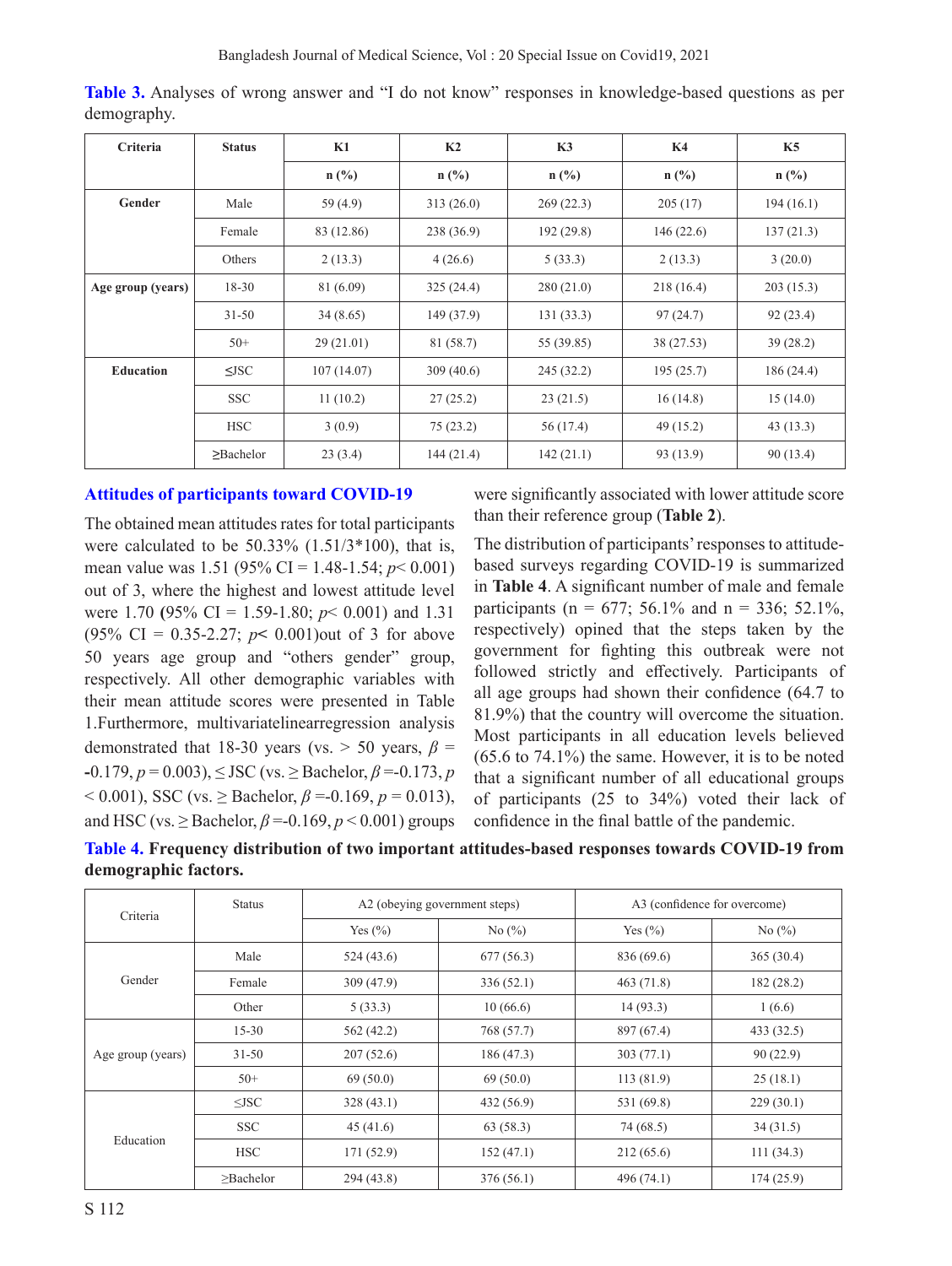### **Behavioral responses of participants toward COVID-19**

for 31–50 years of age group, indicating that they were not following the behavioral guidelines strictly.

The behavioral response of the population of the country is the most important factor in fighting a disease outbreak. The average score obtained for behavioral responses was  $2.48$  (95% CI = 2.44, 2.52), and 52.12% of the total participants showed good behavioral responses. The behavioral scores for various genders, age groups, and education categories are listed in **Table 1**. The highest mean value was observed for male 2.53 (95% CI = 2.47-2.58;*p*< 0.001), 18–30 age group 2.58 (95% CI = 2.53- 2.62; $p$ < 0.001) and for highly educated ( $\geq$  bachelor's degree) group 2.64 (95% CI = 2.57-2.70;*p*< 0.001). In remarkable contrast, the lowest behavioral score  $(2.22; 95\% \text{ CI} = 2.12 - 2.31; p < 0.001)$  was observed

Moreover, multivariatelinear regression analysis revealed that  $\leq$  JSC (vs.  $\geq$  Bachelor,  $\beta$  =-0.187,  $p$  < 0.001) was significantly associated with the lower behavioral score than the reference group (**Table 2**). About 24.5% of the female respondents did not wear the mask at all, whereas 14.1% wore the mask on an irregular basis. Among the education group JSC or lower, a significant number of people  $(n =$ 255; 33.5%) did not wear the mask, and 19.6% wore the mask sometimes during an outing to a crowded place. About 83.5% of individuals in the bachelor's degree or higher group wore a mask regularly when they went outside (**Table 5**).

**Table 5. Frequency distribution (n) with percentages (%) of participants towards preventative measures in Bangladesh.** 

| <b>Ouestion</b>      |               | Best options to prevent COVID-19 transmission? |                            | Do you wear a mask during outing? |                      |            |                |             |
|----------------------|---------------|------------------------------------------------|----------------------------|-----------------------------------|----------------------|------------|----------------|-------------|
| <b>Criteria</b>      | <b>Status</b> | staying home                                   | <b>Wait for</b><br>vaccine | immunity                          | hospital<br>facility | <b>Yes</b> | N <sub>0</sub> | irregularly |
|                      | Male          | 928 (77.2)                                     | 84(7)                      | 248(20.6)                         | 356 (29.6)           | 837 (69.7) | 170(14.2)      | 194(16.1)   |
| Gender               | Female        | 507(78.7)                                      | 37(5.7)                    | 138 (21.4)                        | 199(30.9)            | 396 (61.5) | 158(24.5)      | 91(14.1)    |
|                      | Others        | 9(60.0)                                        | 2(13.3)                    | 4(26.7)                           | 4(26.7)              | 9(60.0)    | 4(26.7)        | 2(13.3)     |
|                      | $18 - 30$     | 847 (63.6)                                     | 92(6.9)                    | 250(18.8)                         | 401(30.1)            | 891 (66.9) | 209(12.1)      | 230(23.5)   |
| Age group<br>(years) | $31 - 50$     | 350 (89)                                       | 24(6.1)                    | 98 (24.9)                         | 162(41.2)            | 276(70.2)  | 92(27)         | 25(5.3)     |
|                      | $50+$         | 111(82.8)                                      | 6(4.4)                     | 26(19.4)                          | 28(20.9)             | 75 (55)    | 31(22.4)       | 32(23.1)    |
|                      | $\leq$ JSC    | 581 (76.4)                                     | 54(7.1)                    | 154(20.2)                         | 242 (31.8)           | 356 (46.8) | 255(33.5)      | 149(19.6)   |
| <b>Education</b>     | <b>SSC</b>    | 91 (85)                                        | 3(2.8)                     | 13(12.1)                          | 29(27.1)             | 85 (78.7)  | 7(6.8)         | 16(14.8)    |
|                      | <b>HSC</b>    | 254(78.6)                                      | 23(7.1)                    | 65(20.1)                          | 84 (26)              | 241 (74.6) | 35(10.8)       | 47(14.5)    |
|                      | >Bachelor     | 591 (88.2)                                     | 41 $(6.1)$                 | 156 (23.2)                        | 204(30.4)            | 560 (83.5) | 35(5.2)        | 75(11.1)    |

**Spreading pattern analysis during the early stage**

Most of the participants ( $n = 1533$ ; 82.37%) thought that the main mode of transmission of the virus was intimate contact with the infected person. A large number of participants ( $n = 530$ ; 28.47%) believed that coming in contact with someone who had recently returned from infected zones, especially Italy, America, China, European countries, might be risky, and they could be potential sources for transmission. Most of the participants of different genders, age groups, and education levels (66.7% to 93.1%) believed that intimate contact with the infected person was the main cause of transmission of the virus (**Table 6**). The highest percentage ( $n =$ 366; 93.1%) of positive response was reported in

the 31–50 years age group. A remarkable percentage of participants (almost 40–50%) in all categories (except a negligible number for 'others gender') also thought that COVID-19 spread is closely related to public gatherings. A significant percentage of males  $(n = 354, 29.4\%)$  and females  $(n = 167, 25.9\%)$  voted for another major source-individuals who recently returned from the infected countries. A significant number of participants suggested that viral transmission could happen through breathing air. Only a negligible number  $(n = 15)$  of participants did not comment on the transmission pattern of the virus. All these frequencies, along with the corresponding percentages, are listed in supplementary appendix.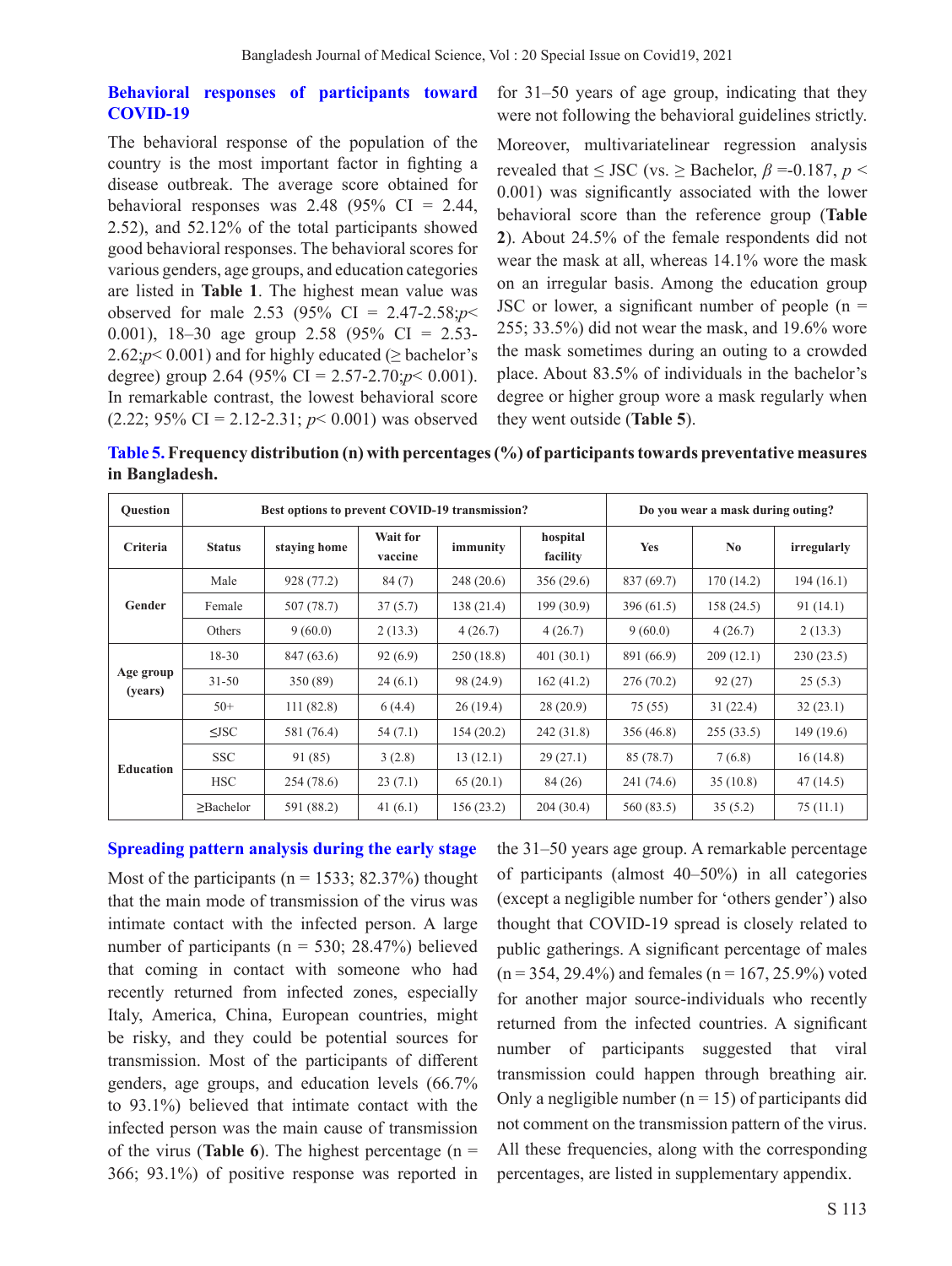| <b>Ouestion</b>      | Spreading style of COVID-19 in Bangladesh. Number (%) |                    |                      |                                |                              |                           |                  |  |
|----------------------|-------------------------------------------------------|--------------------|----------------------|--------------------------------|------------------------------|---------------------------|------------------|--|
| <b>Criteria</b>      | <b>Status</b>                                         | infected<br>person | Public<br>gatherings | returned infected<br>countries | breathing of<br>infected one | unhealthy<br>environments | I do not<br>know |  |
|                      | Male                                                  | 990 (82.4)         | 544 (45.3)           | 354 (29.4)                     | 190 (15.8)                   | 339 (28.2)                | 5(0.4)           |  |
| Gender               | Female                                                | 533 (82.7)         | 307(47.7)            | 167(25.9)                      | 200(31.1)                    | 42 $(6.5)$                | 10(1.5)          |  |
|                      | Other                                                 | 10(66.7)           | 3(20.0)              | 9(60.0)                        | 4(26.7)                      | 0(0)                      | 0(0)             |  |
|                      | $18 - 30$                                             | 1049 (78.8)        | 620(46.6)            | 364(27.3)                      | 365(27.4)                    | 52 $(3.9)$                | 9(0.6)           |  |
| Age group<br>(years) | $31 - 50$                                             | 366(93.1)          | 192(48.8)            | 120(30.5)                      | 136 (34.6)                   | 25(6.3)                   | 6(1.5)           |  |
|                      | $50+$                                                 | 118(88.1)          | 42(31.3)             | 46 (34.3)                      | 40(29.8)                     | 1(0.7)                    | 0(0)             |  |
|                      | $\leq$ JSC                                            | 641 (84.3)         | 367(48.2)            | 207(27.2)                      | 191(25.1)                    | 28(3.6)                   | 6(0.7)           |  |
| <b>Education</b>     | <b>SSC</b>                                            | 80(74.7)           | 47 (43.9)            | 32(29.9)                       | 29(27.1)                     | 15(14.0)                  | 2(1.8)           |  |
|                      | <b>HSC</b>                                            | 277(85.7)          | 128(39.6)            | 85 (26.3)                      | 109(33.74)                   | 11(3.4)                   | 1(0.3)           |  |
|                      | >Bachelor                                             | 535 (79.8)         | 312 (46.5)           | 206(30.7)                      | 212 (31.6)                   | 24(3.5)                   | 6(0.9)           |  |

**Table 6. Frequency distribution of the public's views on spreading patterns of COVID-19 outbreak in Bangladesh during the early phase.**

# **Discussion**

The outcomes from the KAB analysis recognized some critical demographic factors which might be useful for the public health workers and policymakers in the country. The health policy creators and workers will be able to trace the target group of vulnerable people and easily apprise them about COVID-19 to overcome this pandemic. Based on our knowledge, this study is the first to examine the knowledge, attitudes, and behavioral responses towards COVID-19 and its spreading pattern during the early phase in Bangladesh. Our primary assessment of KAB and results from regression analyses of several demographic parameters were observed to be similar to the studies conducted on the SARS outbreak in 2003.21,22About 64% of participants gained a good knowledge score, but it was not a satisfactory level for battling the epidemic.Moreover, around half of the participants asserted destitute demeanors and poor behaviorstoward COVID-19 during the startingphase in Bangladesh, which indicated the real state of the country with its preparedness and preplanning in battling the outbreak.13 However, the association between education level and knowledge score regarding COVID-19 has demonstrated a significant viewpoint: lack of public awareness and web-based knowledge of a great percentage of the lower or uneducated population have been revealed to be the reason behind the poor knowledge score of Bangladesh.

We anticipated that the optimistic attitudes of Bangladeshi residents would be correlated to the measures for COVID-19 counteraction, such as

controlling public transport and social gatherings throughout the country as well as lockdown of the tainted areas, which could propel positive demeanors toward this threat. In reality, the obtained poor attitudes among Bangladeshi residents indicated some concerning issues. Firstly, there was a lack of strictness in maintaining social distance among the people, the authorities were inexperienced, and arrangement for handling the upcoming pandemic was poor. Secondly, it was reported that doctors or health workers were perplexed and panic-stricken as they were not prepared for this contagious virus with proper personal protective equipment, had no proper training about COVID-19 and other therapeutic materials. Thirdly, very few samples were tested at the early phase of this outbreak in Bangladesh, which has failed to illustrate the real picture and exacerbated the situation. Initial five weeks after the first detection of COVID-19 patients, only 11,223 suspected individuals were tested in Bangladesh, which has uncovered the lowest COVID-19 testing rate in the country.23,24 Fourthly, the lack of integrated efforts among the various private and public agency has deteriorated the confidence level of the people responsible for destitute attitudes of the Bangladeshi population toward COVID-19.

A large number of individuals did not wear the mask completely, and some wore them irregularly when going to crowded places, and which can be improved by expanding public awareness. Numerous foreign returnees did not remain in-home quarantine and follow effective practices to prevent community transmission. Overall, risky behavioral responses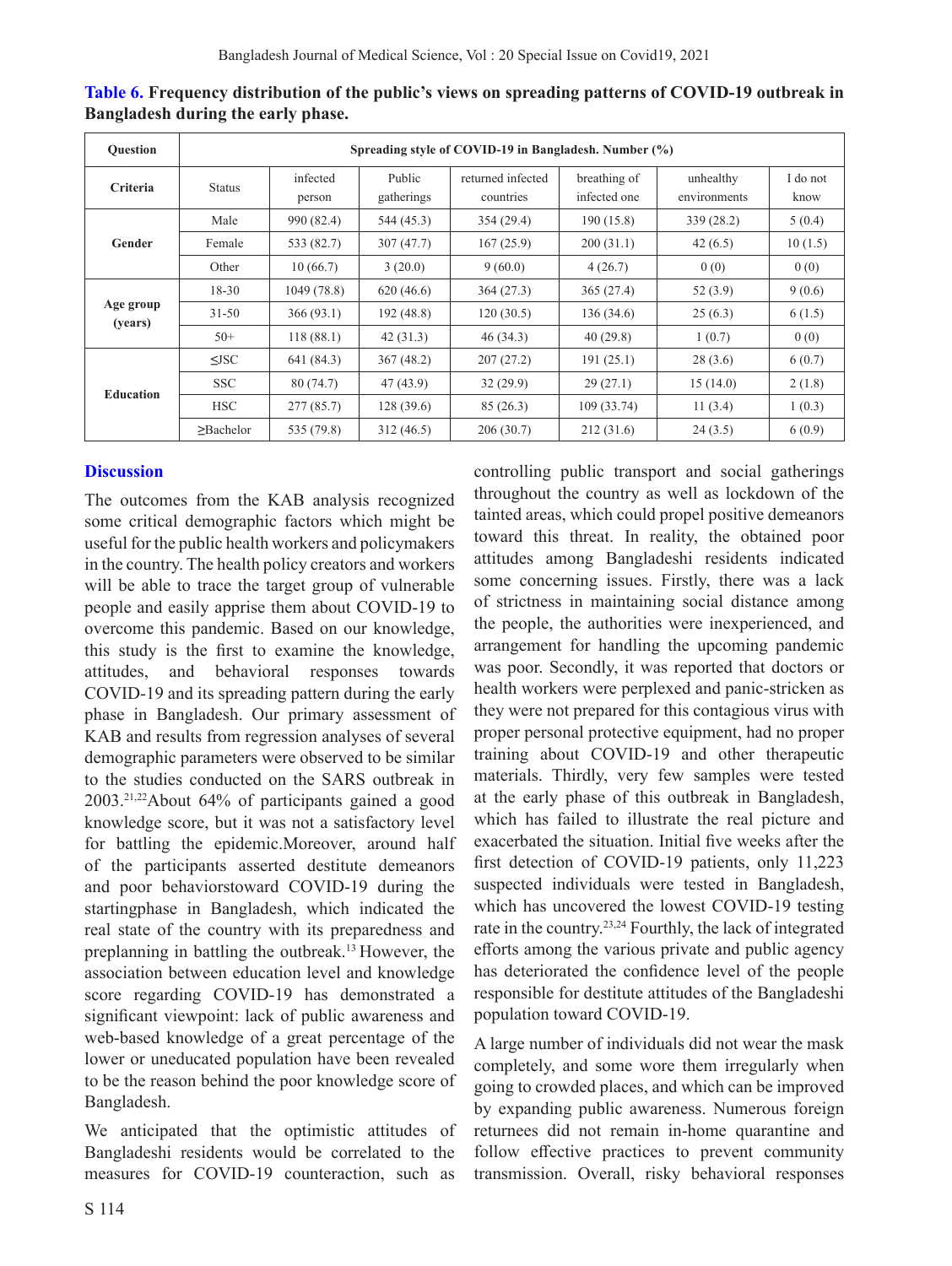were observed in female, lowly educated people and those who obtained a poor COVID-19 knowledge score. Unfortunately, more than 70% of respondent' perceptions were that people of Bangladesh did not maintain social distance by staying at home, which possessed a higher risk factor for spreading the infection. In such cases, the authorities must take strict actions to control this infringement. It is a matter of dismay that poor attitudes and behavioral responses towardthe COVID-19 outbreak were communicated by even individuals with good knowledge scores, as depicted in this epidemiological study. These outcomes clearly suggest the necessity of improving COVID-19 knowledge through public awareness or basic health education, which may ameliorate the attitudes and behavioral responses toward this disease.

# **Conclusion**

In this study, we sought to assess the prevailing KAB toward COVID-19. From the statistical analysis, it was clearly understood that a large number of participants submerged to achieve a satisfactory grade of knowledge, optimistic attitudes, and good behaviors toward the COVID-19 during its early phase. It was revealed from the specific outcomes of the study that the Bangladeshi populations were not completely aware of the gravity of the outbreak during its inception phase. The results of this research suggest that public awareness must be ameliorated, and health education and programs must aim at progressing COVID-19 knowledge among all classes of residents of Bangladesh, especially for elderly or lower educated people, which will play a role in promoting positive attitudes and good behaviors toward any pandemic.

# **Authors'contributions**

Data gathering and idea owner of this study: Md. Jamal Hossain

Study design: Md. Jamal Hossain, Foyez Ahmmed, and S. M. Abdur Rahman

Data collection: Md. Jamal Hossain, Md. Ruhul Kuddus, Safaet Alam

Data analysis: Md. Jamal Hossain, Foyez Ahmmed

Writing and submitting manuscript: Md. Jamal Hossain, and S. M. Abdur Rahman

Editing and approval of final draft: Md. Jamal Hossain, Foyez Ahmmed, Md. Ruhul Kuddus, Safaet Alam, and S. M. Abdur Rahman

# **Acknowledgments**

The authors of the article acknowledge to the respondents, volunteers, and social media admins, who were involved in this research for their valuable cooperation and altruistic support.

### **Conflict of interest**

The authors declare no conflict of interest.

### **Funding**

This research did not receive any specific grant from funding agencies in the public, commercial, or notfor-profit sectors.

### **Supplementary file**

**Table S1.** Questionnaire for evaluating knowledge, attitudes, and behavioral responses toward COVID-19 and analyzing spreading patterns during the early phase of the outbreak in Bangladesh.

| <b>Questions</b>               | <b>Options</b>                          |  |  |  |
|--------------------------------|-----------------------------------------|--|--|--|
|                                | Male                                    |  |  |  |
| *Your gender=?                 | Female                                  |  |  |  |
|                                | Others                                  |  |  |  |
|                                | $18-30$ years                           |  |  |  |
| *Your age=?                    | $31-50$ years                           |  |  |  |
|                                | Above 50 years                          |  |  |  |
|                                | JSC or lower                            |  |  |  |
| *Your education=?              | SSC                                     |  |  |  |
|                                | <b>HSC</b>                              |  |  |  |
|                                | Bachelor or higher                      |  |  |  |
| K1. Do you know WHO has        | Yes                                     |  |  |  |
| declared the novel coronavirus | N <sub>0</sub>                          |  |  |  |
| 2019 as a pandemic?            | I do not know                           |  |  |  |
| K2. A person may be a carrier  | Yes                                     |  |  |  |
| without any symptoms of this   | No                                      |  |  |  |
| virus, do you agree?           | I do not know                           |  |  |  |
|                                | Nausea/vomiting/headache/               |  |  |  |
|                                | diarrhea                                |  |  |  |
| K3. Which are the major signs  | Fatigue/coughing/diarrhea/              |  |  |  |
| and symptoms of coronavirus,   | vomiting                                |  |  |  |
| according to you?              | Fever/sore throat/chest pain/<br>nausea |  |  |  |
|                                | Fever/coughing with sneezing/           |  |  |  |
|                                | sore throat/breathing problem           |  |  |  |
|                                | I do not know                           |  |  |  |
|                                | $1-3$ days                              |  |  |  |
| K4. From how many days can     | $4-14$ days                             |  |  |  |
| coronavirus show its signs and | 15-30 days                              |  |  |  |
| symptoms?                      | I do not know                           |  |  |  |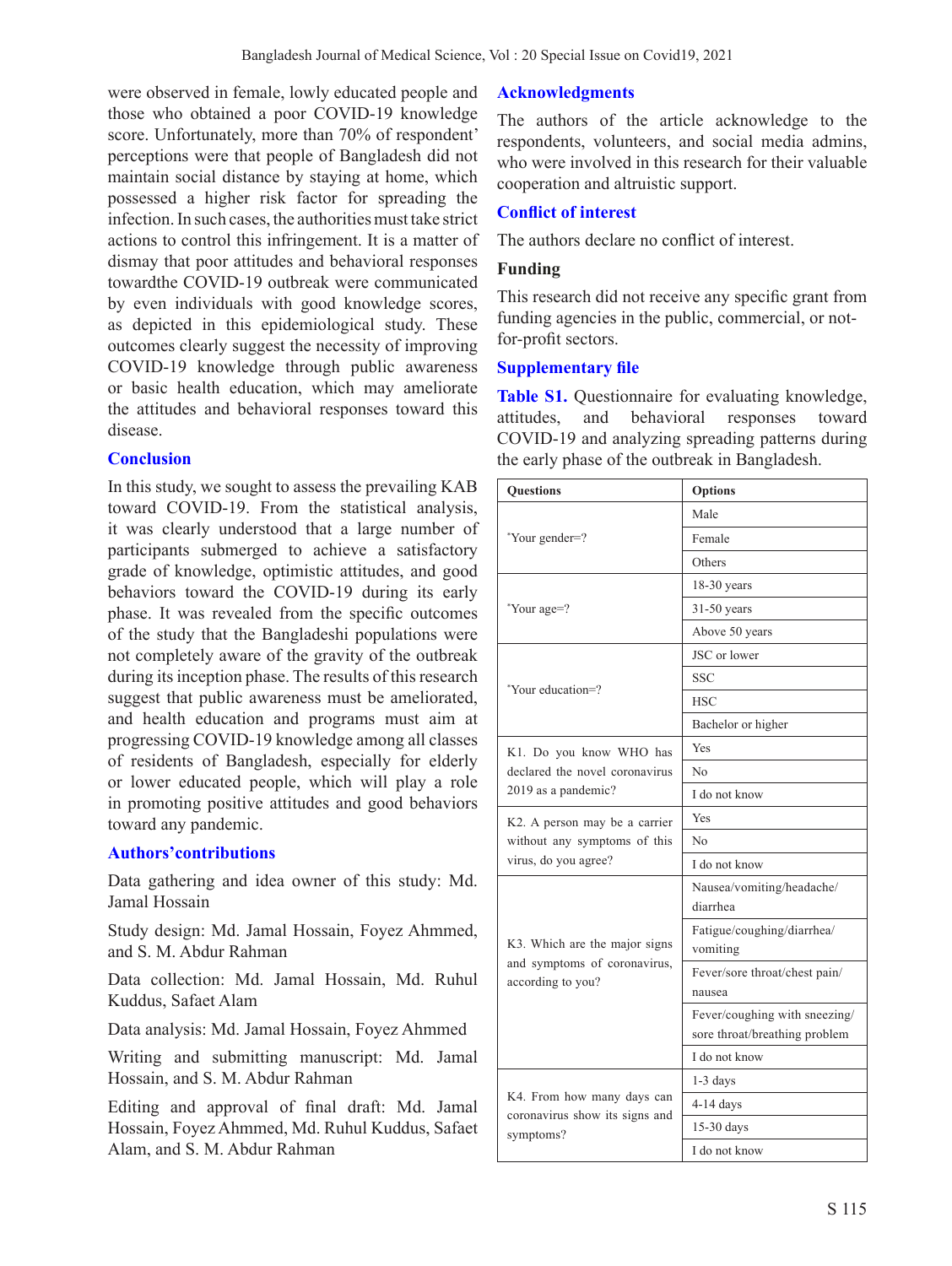| Questions                                                                                    | <b>Options</b>                        |  |  |  |  |
|----------------------------------------------------------------------------------------------|---------------------------------------|--|--|--|--|
| K5. There is no approved                                                                     | Yes                                   |  |  |  |  |
| medication for its treatment, do                                                             | No                                    |  |  |  |  |
| you agree?                                                                                   | I do not know                         |  |  |  |  |
|                                                                                              | As usual disease                      |  |  |  |  |
| A1. What is your perception of                                                               | Simple like flu virus                 |  |  |  |  |
| this novel coronavirus?                                                                      | Fatal but manageable                  |  |  |  |  |
|                                                                                              | Completely fatal and dangerous        |  |  |  |  |
|                                                                                              | I do not know                         |  |  |  |  |
| A2. The Government has taken                                                                 | Yes                                   |  |  |  |  |
| enough and strict steps<br>to<br>prevent this virus, do you obey<br>these properly?          | No                                    |  |  |  |  |
| A3. Finally, we will succeed to                                                              | Yes                                   |  |  |  |  |
| overcome this pandemic, do you<br>agree?                                                     | No                                    |  |  |  |  |
|                                                                                              | Yes                                   |  |  |  |  |
| B1. Do you wear a mask during<br>the outing?                                                 | No                                    |  |  |  |  |
|                                                                                              | Irregularly                           |  |  |  |  |
| B2. Maintaining social distance                                                              | Yes                                   |  |  |  |  |
| and staying at home may be<br>the best options to prevent its<br>transmission, do you agree? | No                                    |  |  |  |  |
| B3. In reality, everyone follows                                                             | Yes                                   |  |  |  |  |
| these options, do you agree?                                                                 | No                                    |  |  |  |  |
| B4. Did you see anyone who                                                                   | Yes                                   |  |  |  |  |
| recently<br>visited<br>has<br>from                                                           | No                                    |  |  |  |  |
| infected countries but did not<br>follow home quarantine?                                    | Not see anyone                        |  |  |  |  |
|                                                                                              | Intimate contact with infected        |  |  |  |  |
|                                                                                              | persons                               |  |  |  |  |
| S1.                                                                                          | Public gatherings                     |  |  |  |  |
| Spreading style of this<br>virus, according to you? (You                                     | who have recently visited<br>abroad   |  |  |  |  |
| can choose more than one                                                                     | Due to unhealthy environments         |  |  |  |  |
| option)                                                                                      |                                       |  |  |  |  |
|                                                                                              | Air-breathing from an infected<br>one |  |  |  |  |
|                                                                                              | I do not know                         |  |  |  |  |
| S2. Which step(s) may be                                                                     | Being cautious and staying<br>home    |  |  |  |  |
| the best option for stopping                                                                 | Wait for the corona vaccine           |  |  |  |  |
| coronavirus spreading? (You                                                                  | Improve immunity                      |  |  |  |  |
| can choose more than one                                                                     | Improvement<br>of<br>hospital         |  |  |  |  |
| option)                                                                                      | facility                              |  |  |  |  |

**Note:** K1–K5: Knowledge-based, A1–A3: Attitudesbased, B1–B4: Behavioral response-based, and S1– S2: Spreading pattern-based questions. JSC=Junior School Certificate, SSC=Secondary School Certificate, HSC=Higher Secondary Certificate. Star sign (\*) means the mandatory answer to the question.

# **References**

- 1. World Health Organization. Novel Coronavirus (2019 nCoV) situation report 22. Accessed February 11, 2020. Available from: https://www.who.int/docs/defaultsource/coronaviruse/situation-reports/20200211-sitrep-22-ncov.pdf?sfvrsn=fb6d49b1\_2.
- 2. Hossain MJ, Rahman SMA. Repurposing therapeutic agents against SARS-CoV-2 infection: most promising and neoteric progress. *Expert Rev Anti infect Ther.*2021; **19**: 1009-1027
- 3. Hossain MJ, Kuddus MR, Rashid MA, Sultan MZ. Understanding and dealing the SARS-CoV-2 infection: an updated concise review. *Bangladesh Pharm J.* 2021;**24**: 61-75.
- 4. Hossain MJ. Social Organizations and Mass Media in COVID-19 Battle: A Bidirectional Approach in Bangladesh. *Asia Pac J Public Health.* 2021; **33**:467-468
- 5. Haque M. Combating COVID-19: A coordinated efforts of healthcare providers and policy makers with global participation are needed to achieve the desired goals. *Bangladesh J Med Sci.* 2020, **19**:1-5. https://doi. org/10.3329/bjms.v19i0.47610.
- 6. Haque M, Islam S, Iqbal S, Urmi U, Kama, Z, Rahman A, et al. Availability and price changes of potential medicines and equipment for the prevention and treatment of COVID-19 among pharmacy and drug stores in Bangladesh; findings and implications. *Bangladesh J Med Sci*. 2020, **19**: S36-S 50. https://doi.org/10.3329/ bjms.v19i0.48106.
- 7. Rahman A, Al-Mahmood AK. Crisis in Availability of medicine and healthcare facilities during the COVID-19 crisis: Reality or manipulation in Bangladeshi market. *Int J Human and Health Sci.* 2021;**5**: 133-138*.*
- 8. Zhong B, Luo W, Li H, Zhang QQ, Liu XG, Li WT, et al. Knowledge, attitudes, and practices towards COVID-19 among Chinese residents during the rapid rise period of the COVID-19 outbreak: a quick online cross-sectional survey. *Int J Biol Sci.* 2020; **16**: 1745-1752.
- 9. Putera I, Pakasi TA, Karyadi E. Knowledge and perception of tuberculosis and the risk to become treatment default among newly diagnosed pulmonary tuberculosis patients treated in primary health care, East Nusa Tenggara: a retrospective study. *BMC Res Notes*. 2015; **8**:238.doi: https://doi.org/10.1186/s13104-015-1209-6.
- 10. Ajilore K, Atakiti I. College student's knowledge, attitudes and adherence to public service announcements on Ebola in Nigeria: Suggestions for improving future Ebola prevention education programmes. *Health Educ J.* 2017. doi: https://doi.org/10.1177/0017896917710969.